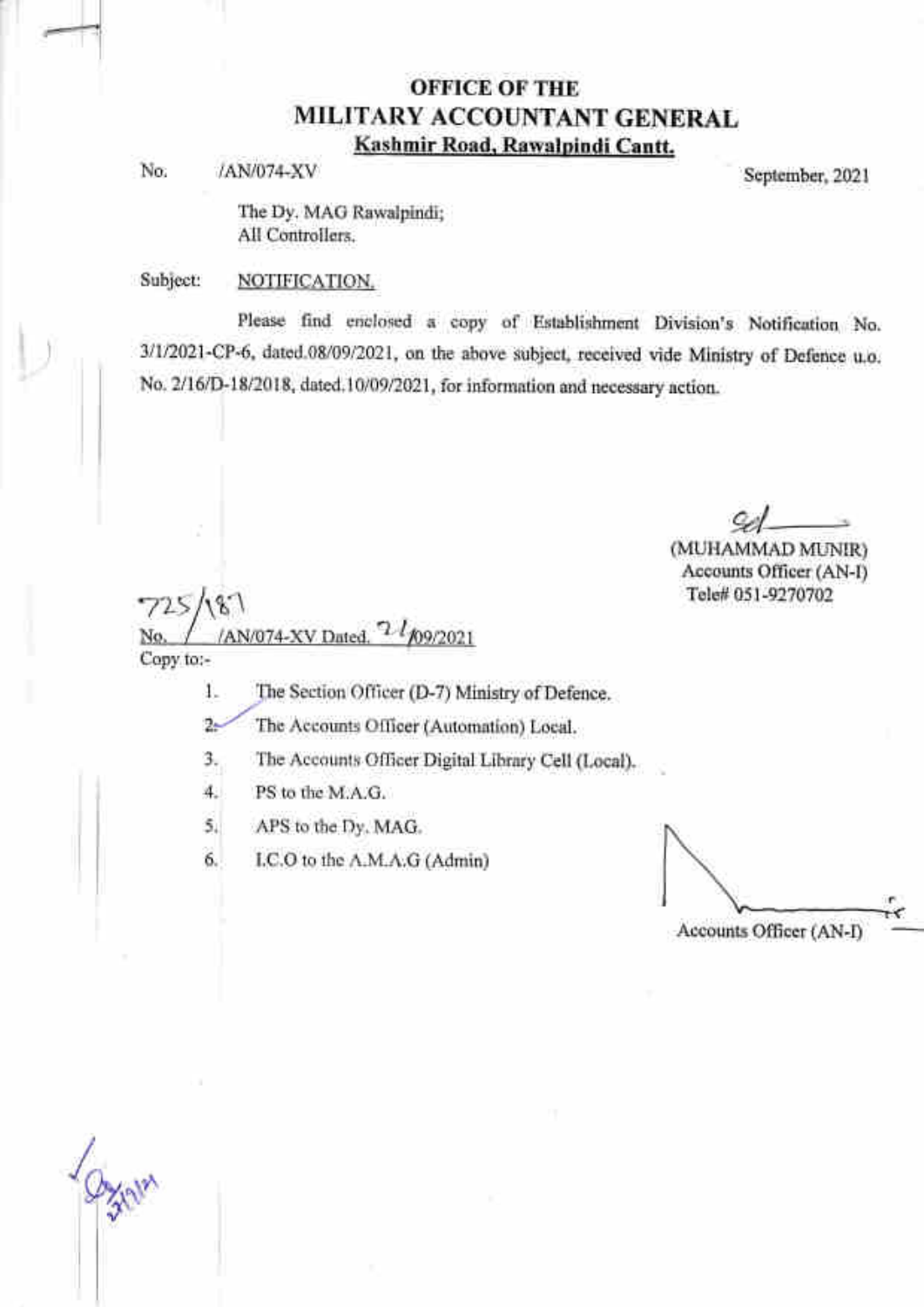### GOVERNMENT OF PAKISTAN MINISTRY OF DEFENCE (DEFENCE DIVISION) \$1.95.95.95



 $k_{\nu}$ 

Kindly find enclosed copy of Establishment Division's Notification No. 3/1/2021-CP-6 dated 8<sup>th</sup> September, 2021, on the above cited subject for information and necessary action, please.

(Haunan Xs Section

16 SEP 202

MAG, Pakistan Military Accounts Deptt, Rwp. Surveyor General, Survey of Pakistan, Rwp. DG, Military Lands & Cantonments, Rwp. DG, Pakistan Armed Services Board, Rwp. DG, Pakistan Maritime Security Agency, Karachi DG, FGEIs (C/G) Directorate, Rawalpindi.

Dte Gen, ISI, Islamabad Director (Admin) JSHO, Chaklala, Rwp SD Dte (SD-1), GHQ, Rawalpindi Director (Admin) AHQ, Islamabad Director (Admin), NHO, Islamabad.

## Min of Def.u.o.No. 2/16/D-18/2018 dated 10<sup>th</sup> Sep. 2021

Copy for information / necessary action to: -

Snr JS-V, JS-I, JS-II, JS-IV, JS-VII, DS (Army-C), DCM APS to JS-III